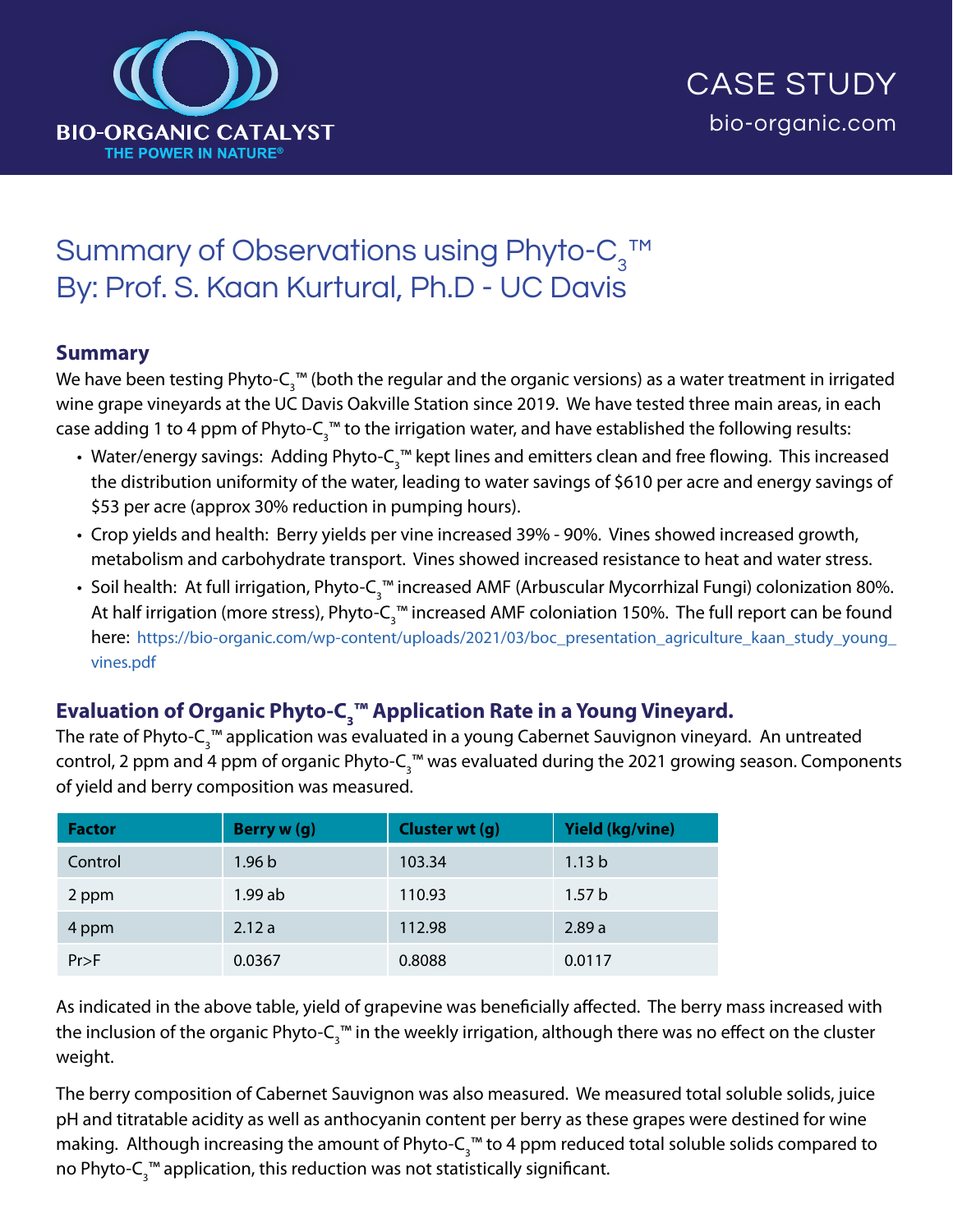Likewise, we did not see any differences in juice pH or titratable acidity. The anthocyanin content per berry was also not adversely affected as indicated in the table below.

| <b>Factor</b> | TSS(%) | <b>Juice pH</b> | <b>TA</b> | <b>Anthocyanin (mg/berry)</b> |
|---------------|--------|-----------------|-----------|-------------------------------|
| Control       | 24.2   | 3.61            | 0.72      | 0.93                          |
| 2 ppm         | 22.0   | 3.55            | 0.74      | 1.17                          |
| 4 ppm         | 22.6   | 3.56            | 0.74      | 0.97                          |
| Pr>F          | 0.1574 | 0.3722          | 0.8271    | 0.0922                        |

In the annual evaluation, our results indicated that Phyto-C $_3^{\text{\tiny TM}}$  was beneficial in keeping emitters delivering the correct amount of water with minimal fouling which resulted in greater yields. Depending on production targets a rate between 2 ppm to 4 ppm would be suitable in wine grape vineyards.

## **Distribution Uniformity and Energy Savings using Phyto-C3 ™.**

A 2.3 acre Cabernet Sauvignon vineyard at the UC Davis Oakville Station was used. In this vineyard the vines were spaced 9' x 6' and equipped with 2 pressure compensating emitters capable of delivering 0.53 gph. There was a difference of 27 ft in elevation between the pump outlet and water level. The ump set-point was fixed: 75 gpm @ 64 psi . Water traveled from the pump outlet to the study vineyard through 3-in PVC pipe for 960 ft. Linear head losses due to friction along the water conveyance were calculated based on the flow rate of 75 gpm (0.167 cfs) as HLF = 4.5 ft.

#### *Initial irrigation line cleaning:*

Vineyard was irrigated for one hour. Emitter output was collected from 24 emitters that were equi-distantly spaced in the vineyard after one hour. Pressure at the manifold was also measured. Into the irrigation stream, 2.5 litres of organic Phyto-C $_3^{\text{\tiny TM}}$  was injected in 2000 litres of water and let sit overnight. The following day, the irrigation system was switched on and emitters were flushed. The results of pressure and distribution uniformity are presented in the below table. was switched on and emitters were flushed. The results of pressure and distribution uniformity are presented in the below table.

| <b>Factor</b>  | <b>Pressure</b> | <b>Distribution Uniformity</b> |
|----------------|-----------------|--------------------------------|
| Pre cleaning * | 22 b            | 0.70 <sub>b</sub>              |
| Post cleaning  | 28a             | 0.95a                          |
| t-test         | 0.0001          | 0.0001                         |

The baseline conditions for water and energy savings are described below.

Baseline conditions (B ) refer to the **pre-cleaning** of the micro-irrigation system

Average measured low-quarter baseline distribution uniformity: DU $_{_{\mathrm{B}}}\!=$  0.70

Average measured emitters' application rate:  $AR_{\rm g}$  = 0.494 gph (1.87 l/h)

Average measured pressure head available at the inlet of the manifold:  ${\sf H}_{_{\sf B}}$  = 22 ps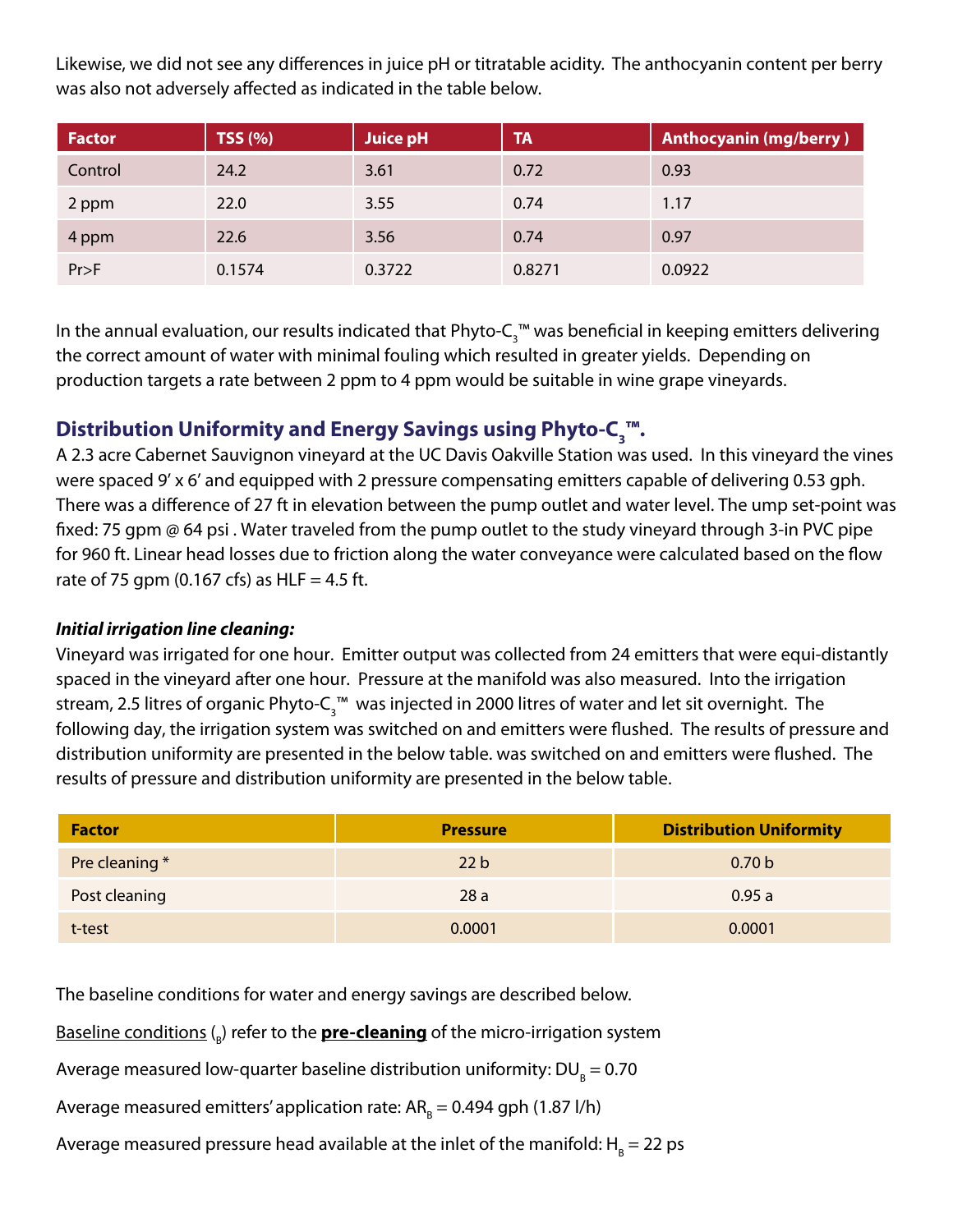<u>Enhanced conditions</u> (<sub>E</sub>) refer to the <u>post-cleaning</u> of the micro-irrigation system with Phyto-C $\frac{1}{3}$ Average measured low-quarter baseline distribution uniformity: DU $_{\rm E}$  = 0.95 Average measured emitters' application rate: AR $_{\rm E}$  = 0.515 gph (1.95 l/h) Average measured pressure head available at the inlet of the manifold:  $\mathsf{H}_{_{\mathrm{E}}}$  = 28 psi

#### *Methods and Assumptions*

The actual consumptive vine water use (ETa) was measured with a commercial surface renewal energy flux station (Tule Technologies, Inc.) along the grapevine growing season of 2021.

The required gross irrigation depth (GID) was determined from the measured ETa, and the resulting water depletion in the effective rooting zone, and the measured system DU values to optimize the application efficiency (EQ). EQ is the water application efficiency of the low quarter and represents the percentage of gross water applied that is beneficially utilized for actual vine evapotranspiration.

For micro-irrigation, EQ is calculated as the mean low-quarter volume of irrigation water per unit area infiltrated and stored in the root zone. According to Keller and Bliesner (2000), EQ is primarily a function of DU, but it also depends on minor losses (runoff, leaks, filters and line flushing, and drainage), unavoidable losses to deep percolation (through cracks or water percolation beyond the root zone), and avoidable losses resulting from poor irrigation scheduling.

For well-watered crops grown with adequately maintained and properly operated micro-irrigation systems and accurately scheduled irrigation, EQ approximates the system DU.

For this specific study, given the well-watered conditions, the adequate irrigation system maintenance and advanced irrigation scheduling, we assumed that  $EQ \sim DU$ .

As such, dividing the ETa by DU (instead of by EQ) provides an estimate of the water depth that will infiltrate into the low quarter of the irrigated vineyard block (in well-drained soil). In this way, the low-quarter of the vineyard will receive sufficient water to return to field capacity and maintain good vine growth and production, while the remainder of the vineyard will receive more than sufficient water to refill the soil to field capacity.

#### *Water Usage and Water Saving Calculation (from Baseline to Enhanced Conditions)*

ETa (May  $1 -$  Sept  $15$ ) = 19.30 ac-in/ac

Gross Irrigation Depth, (GID<sub>B</sub> = Baseline; GID<sub>E</sub> = Enhanced)

GID $_{\rm B}$  = 19.30/0.70 = 27.60 ac-in/ac = 2.3 ac-ft/ac

GID<sub>E</sub> = 19.30/0.95 = 20.30 ac-in/ac = 1.7 ac-ft/ac

Potential Water Saving (GID<sub>B</sub> – GID<sub>E</sub>) = 2.3 – 1.7 = 0.61 ac-ft/ac

Potential cost saving for reduced water usage, assuming an average water cost of \$1,000/ac-ft in Napa Valley:

Cost Saving  $_{\text{WATER}}$ : 0.61 ac-ft/ac x \$1,000/ac-ft = \$610/ac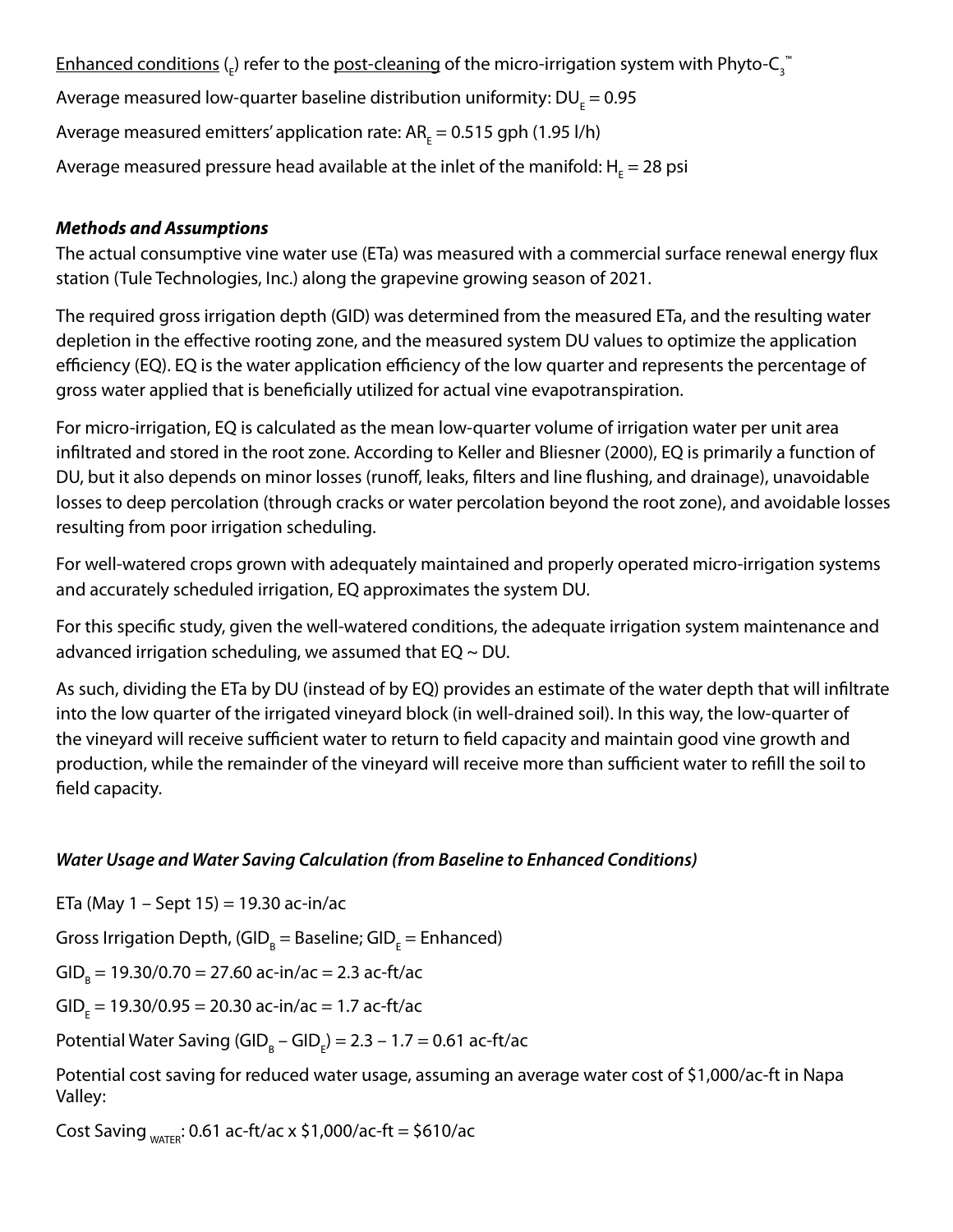#### *Energy Usage and Energy Saving Calculation (from Baseline to Enhanced Conditions)*

Total Dynamic Head, TDH = 27 ft +  $(64 \text{ psi} \times 2.31 \text{ ft} / \text{psi}) = 175 \text{ ft}$ 

Estimated Energy Usage (EU $_{_{\mathrm{B}}}$  = Baseline; EU $_{_{\mathrm{E}}}$  = Enhanced)

For electric motor-powered pumps it takes on average 1.55 kWh per ac-ft of water per foot of lift (Nebraska Pumping Plant Performance Criteria, NPPPC).

 $\mathsf{EU}_\mathsf{B}^{} = 2.30$  ac-ft/ac x 175 ft x 1.55 kWh/ac-ft = 624 kWh/ac

 $\mathsf{EU}_{\mathsf{E}} = 1.70$  ac-ft/ac x 175 ft x 1.55 kWh/ac-ft = 461 kWh/ac

Potential Energy Usage Saving (EU $_{_{\mathrm{B}}}$  – EU $_{_{\mathrm{E}}}$ ) = 624 - 461 = 163 kWh/ac

Potential cost saving for reduced energy usage, assuming an average energy cost of \$0.33/kWh in Napa Valley:

Cost Saving  $_{ENERC}$  = 163 kWh/ac x \$0.33/kWh = \$53.8/ac

Estimated reduction in GHG emissions was calculated assuming the CO $_{\textrm{\tiny{2}}}$  emission factors obtained from the US Environmental Protection Agency [\(https://www.epa.gov/sites/production/files/2015-07/documents/](https://www.epa.gov/sites/production/files/2015-07/documents/emission-factors_2014.pdf) <u>emission-factors  $\,$  2014.pdf</u>). For Electricity, we assumed the CO $_2$  emission factor of 0.000379 Ton-eq. CO2 per kWh.

GHG  $_{\tt REDUCTION}$  = 163 kWh/ac x 0.000379 Ton-eq. CO $_{\tt 2}$ /kWh = 0.061 Ton-eq. CO $_{\tt 2}$ /ac.

ESTIMATED REDUCTION OF PUMPING HOURS (from Baseline to Enhanced conditions)

Net irrigation volume to apply per vine, NIV = 19.30 ac-in/ac x 54 ft<sup>2</sup> x 0.623 = 649 gal/vine

Gross irrigation volume to apply per vine (GIV $_{_{\rm B}}$  = Baseline; GIV $_{_{\rm E}}$  = Enhanced)

 $\textsf{GIV}_{_{\textsf{B}}}$  = 649/0.7 = 928 gal/vine

 $\textsf{GIV}_{\textsf{E}}$  = 649/0.95 = 682 gal/vine

Total estimated pump operation hours (PO $_{_{\rm B}}$  = Baseline; PO $_{_{\rm E}}$  = Enhanced)

 $P\textsf{O}_{_{\textsf{B}}} =$  928 gal/vine / (2 x 0.494 gph) = 939 hrs.

 $PO_{E} = 682$  gal/vine / (2 x 0.515 gph) = 662 hrs.

Saving in pump operation hours (PO<sub>B</sub> - PO<sub>E</sub>) = 939 – 662 = 275 hrs.

## **Observations with the Application Rate of Phyto-C3 ™ in Mature, Producing Vineyards.**

We ran trials in 2019 and 2020 looking at the dose response of mature and fruiting Cabernet Sauvignon grapevines. The range of application rates were 1 ppm, 2 ppm and 4 ppm. In both years of the experiment there was a linear response of yield to application rate. Conversely, the fruit composition values responded differently where the highest application rate (4 ppm) resulted in the lowest anthocyanin content per berry. Meanwhile, applied fertilizer uptake (Nitrogen, Potassium, Calcium and Magnesium) increased linearly with the increase in Phyto-C,  $^{\text{\tiny{\textsf{TM}}}}$  application. Year-over-year, repeatable results were seen with the 2 ppm application rate without detrimental effects on fruit composition with this Phyto- $\mathsf{C}_{_{3}}$ ™.

Here is a summary of our findings. The full report can be found here: [https://bio-organic.com/wp-content/](https://bio-organic.com/wp-content/uploads/2020/12/PhytoCat2020Report.pdf) [uploads/2020/12/PhytoCat2020Report.pdf](https://bio-organic.com/wp-content/uploads/2020/12/PhytoCat2020Report.pdf)